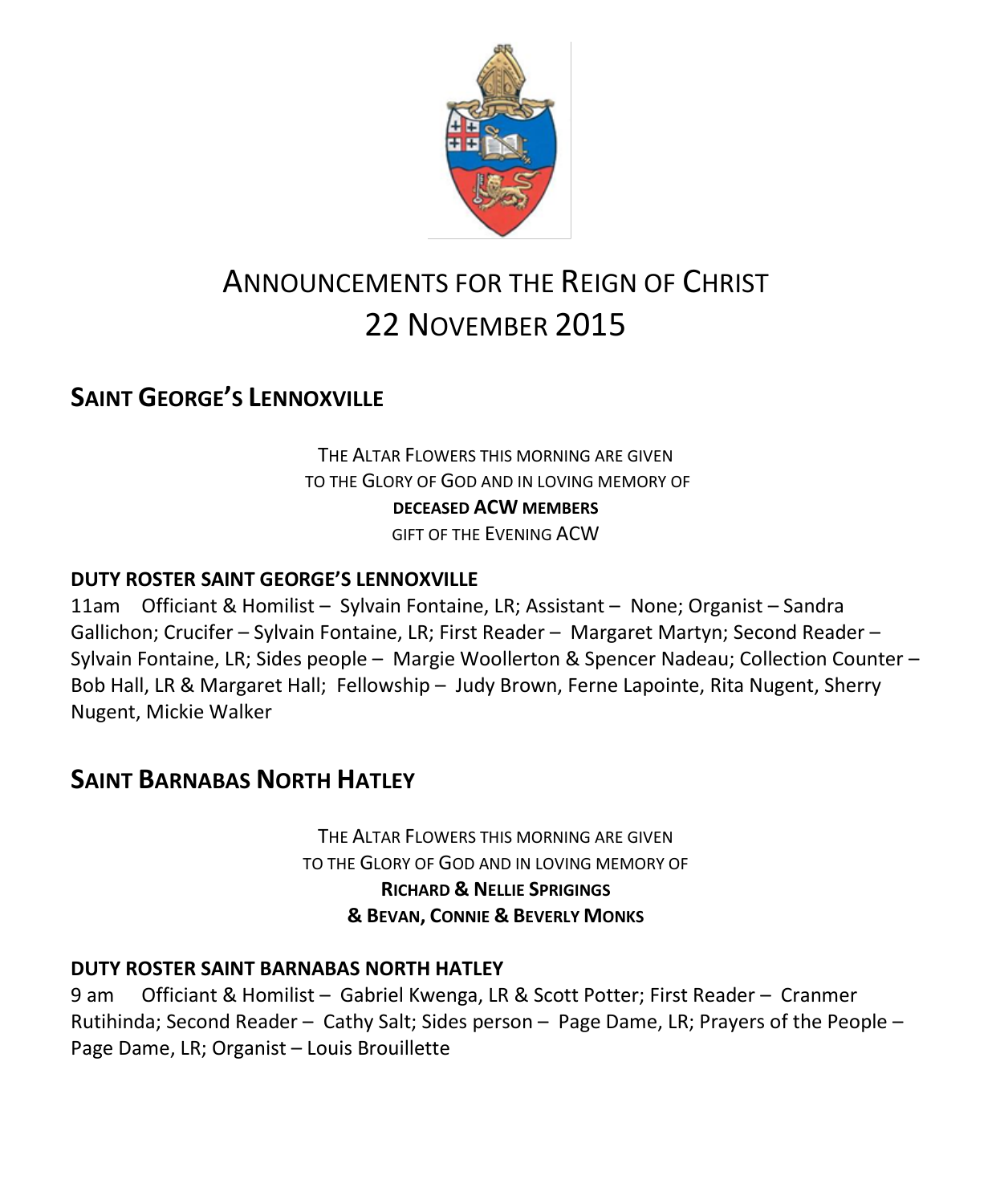# ON THIS WEEK

#### **SERVICES CANCELED NOVEMBER 29**

**No services on Nov. 29 in Lennoxville, North Hatley, Magog, Coaticook, Ayer's Cliff, Hatley.**

### **DEANERY SERVICE NOVEMBER 29 – BURY**

The Deanery Service on Sunday, November 29 will be at 10:30 am at St. Paul's in Bury. The Reverend Canon Doctor Patricia Peacock and The Reverend Canon Ron West, co-presiding; Sandra Gallichon, organist. The service will be the traditional Holy Communion from the Book of Common Prayer and there will be a pot-luck lunch downstairs following the service. All are welcome. Please designate your offering for your home church by using your usual offering envelope. **All open offerings will be contributed to the Deanery Refugee Fund.**

### **ST PAUL'S CHRISTMAS TEA - BURY**

**St Paul's Christmas Tea on Sunday, Nov. 29 beginning at 2 pm at the Armoury in Bury. This is a** fundraiser for St Paul's Rest Home with lots of opportunities for the purchase of unique and hand crafted Christmas gifts. **Stay and visit (or help with the dishes) at the deanery service and then do all of your Christmas shopping across the road after lunch.** You will have a good time, and it will feel good to have your shopping done before December.

### **ST. GEORGE'S CHRISTMAS TEA & BAZAAR – LENNOXVILLE**

Saturday, November 28 from **1:30 – 4:30 pm** at 84 Queen Street, Lennoxville. The Silent Auction, Delightful Muddle, home cooking, candy, jewellery, hand-knit/crochet items along with other hand-crafted goodies make interesting sales tables. Admission of \$5.00 for the Tea. All welcome!

### **BAZAAR DONATIONS AND HELP – LENNOXVILLE**

Anyone wishing to make any articles to donate for the Sales Table, Food Table and Silent Auction may bring them to the Church Hall on Thursday, Nov. 26 or Friday, Nov. 27. Sandwiches and sweets for the tea should be dropped off Saturday, Nov. 28 before 11:00 am. Help is needed Wednesday, Nov. 25 starting at 6:30 pm to setup tables and decorate. Your contributions for the Bazaar will help to make it a successful fund raising event once more!

### **HUGS FOR MENTAL HEALTH ESTRIE – NORTH HATLEY**

St. Barnabas, North Hatley will be collecting warm winter necessities for Mental Health Estrie (men). HUGS: H – hats, U – underwear (long johns), G – gloves/mitts, S – socks (heavy winter). Monetary donations accepted. A box will be in the undercoft for the month of November. Thank you in advance for your generosity.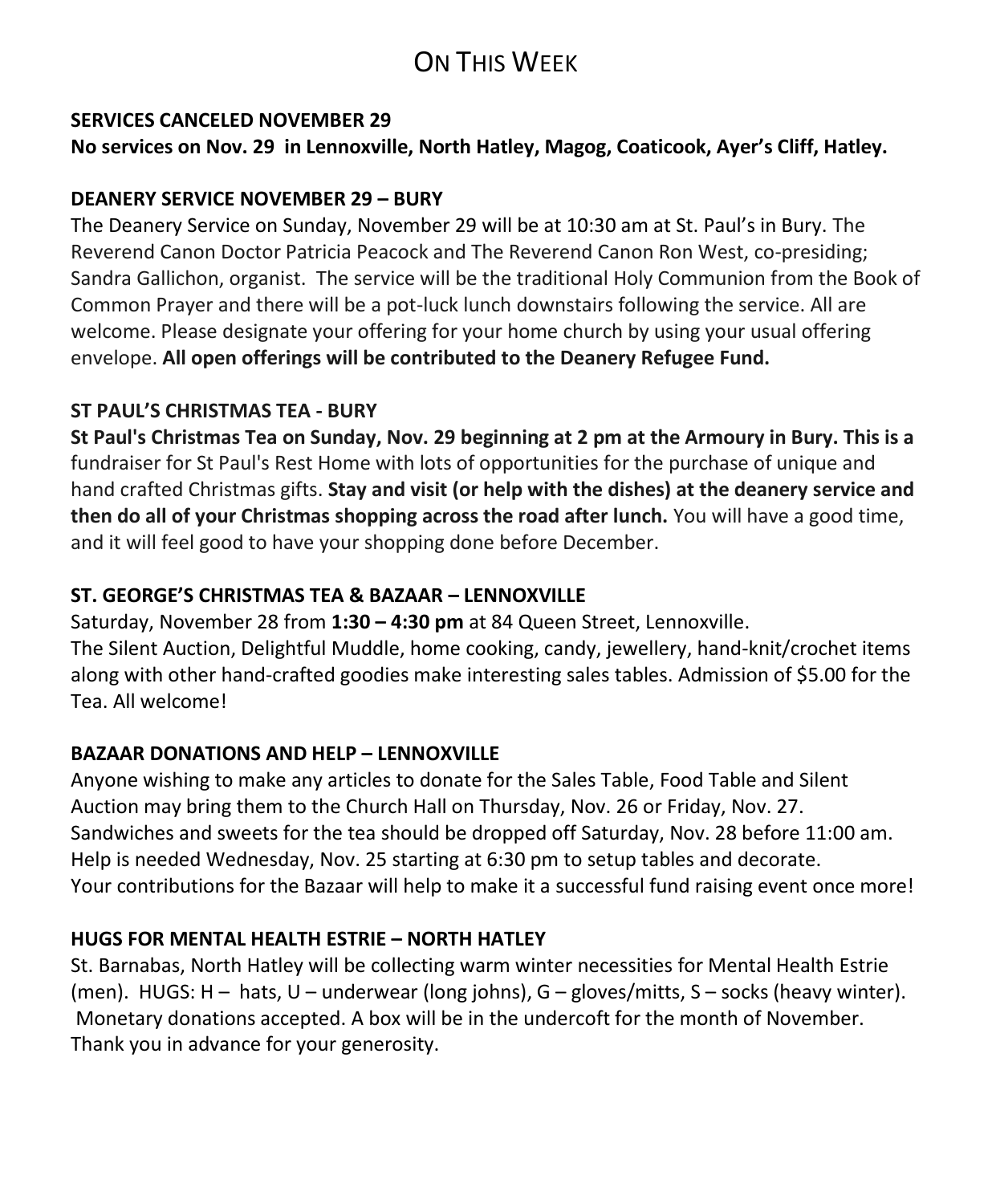#### **DR. WHO SOCIETY – LENNOXVILLE**

Meets Tuesdays from 7 – 10 pm in the Main Hall at St. George's Lennoxville.

#### **ST. MARK'S CAROL SERVICE – LENNOXVILLE**

A service of carols and readings for Advent and Christmas will take place in St. Mark's Chapel on the Bishop's University campus on Saturday, November 28 at 7:30 p.m. and Sunday, November 29 at 4 p.m. Music by the chapel choir under the direction of Sarah Heath and accompanied by Mi-Kyong Lee on the organ and Frances Alvo on the piano. Free will offering for local charities. Free parking. All welcome.

## SERVICES THIS WEEK

|                    | ALL OTHER SERVICES CANCELLED |                               |                     |
|--------------------|------------------------------|-------------------------------|---------------------|
| <b>NEXT SUNDAY</b> | $10:30$ AM                   | <b>DEANERY HOLY COMMUNION</b> | <b>BURY</b>         |
|                    | $11 \text{ AM}$              | <b>HOLY EUCHARIST</b>         | <b>COATICOOK</b>    |
|                    | 11 AM                        | <b>SERVICE OF THE WORD</b>    | LENNOXVILLE         |
|                    | $9:15$ AM                    | <b>HOLY EUCHARIST</b>         | <b>MAGOG</b>        |
| <b>TODAY</b>       | <b>9 AM</b>                  | <b>BCP MATTINS</b>            | <b>NORTH HATLEY</b> |

# DEANERY MEETINGS AT ST GEORGE'S LENNOXVILLE

#### **DEANERY WORSHIP MINISTRY TEAM**

Meets Tuesday, November 24 at 10:00 – 11:00 am in the Upper Room

#### **LECTIO DIVINA**

Every Tuesday from 9 – 9:55 am in the Upper Room, St. George's Lennoxville.

#### **HOMILETICS FOR LAY READERS**

December 2 from 9:00 - 11:30 in the Upper Room. **Lynn Dillabough is offering this as a followup to "The Courage to Preach" offered in 2011. All** current preachers are invited to hone our skills and to learn more about the art of homiletics. Please sign up by contacting Lynn at [lynndillabough@gmail.com](https://webmail.ubishops.ca/owa/redir.aspx?SURL=nksXqGp85F_Dom4r3JsslLbkidVbmkiX7It9Wrxex6QiuuBWxdTSCG0AYQBpAGwAdABvADoAbAB5AG4AbgBkAGkAbABsAGEAYgBvAHUAZwBoAEAAZwBtAGEAaQBsAC4AYwBvAG0A&URL=mailto%3alynndillabough%40gmail.com)

# UPCOMING EVENTS

#### **COUNTRY GOSPEL HOUR – DANVILLE**

Country Gospel Hour in Danville on Sunday, December 6 at 2 pm. Join "Dave and the Wranglers" for country gospel and bluegrass music on a Christmas theme. The "messy church" children of Danville will be putting on a short play in place of the speakers this month, and Christmas